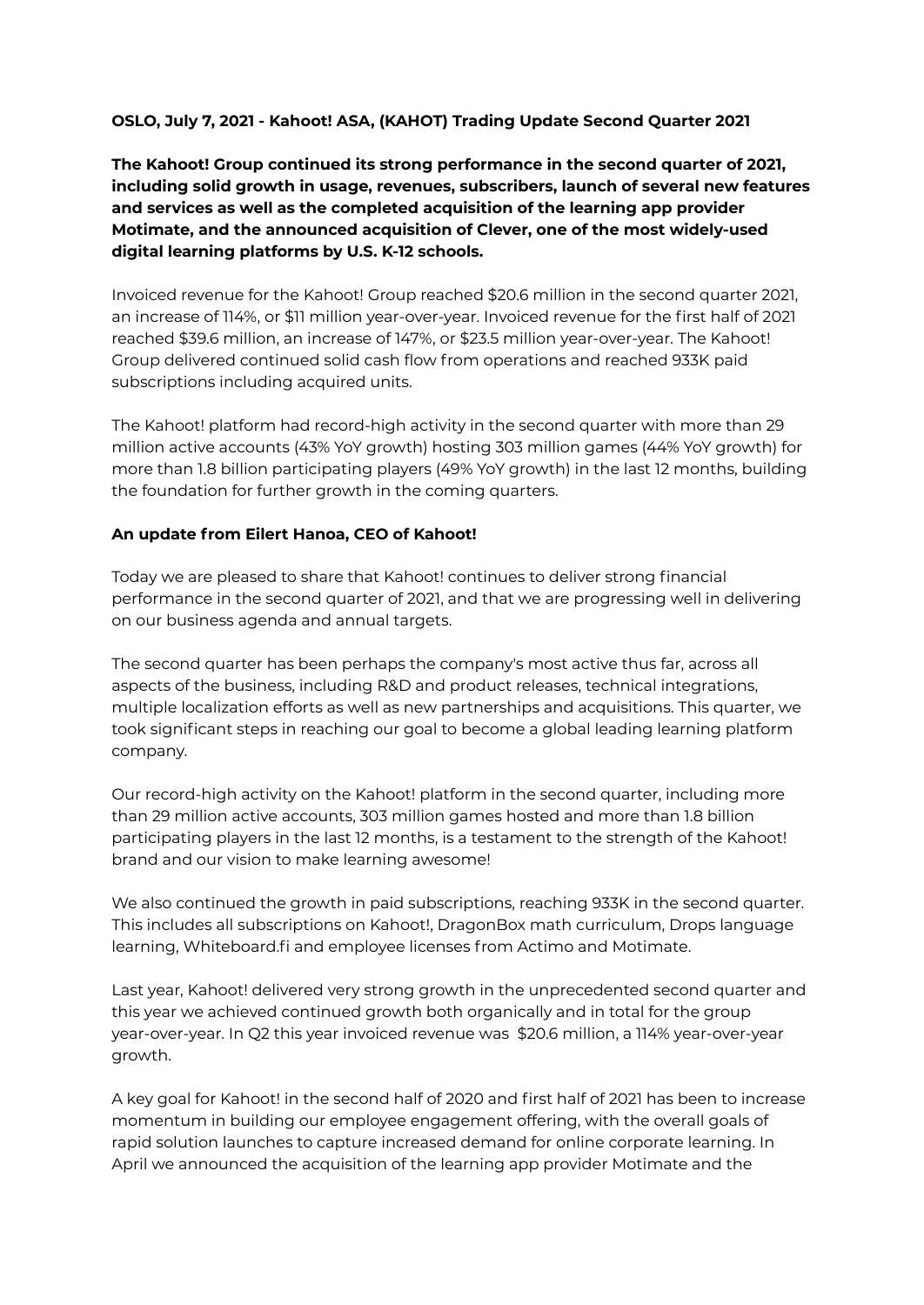combined user base of Motimate and Actimo, acquired in October 2020, represent more than a quarter of a million employees. This further accelerates the building of the next generation of tools for employee learning, engagement and corporate culture. The launch of the Kahoot! 360 Spirit solution in the second quarter represents our main offering to all organisations focusing on employee engagement. Kahoot! Spirit has already been well received by new and existing customers and the first larger projects have been initiated in the quarter.

With a focus on expanding our presence and offerings, in the second quarter we also announced the acquisition of Clever, Inc, the most used digital learning platform in U.S. K-12 (kindergarten to 12th grade) schools. Kahoot! Group will acquire 100% of the shares in Clever, Inc., for an enterprise value of USD 435-500 million on a cash and debt-free basis, including a performance-based element for 2021-2022. The consideration will consist of a combination of cash and Kahoot! shares. Clever will operate as an independent company in the Kahoot! Group led by its strong management team, and remains an open platform operating under the Clever brand. Clever expects to reach USD 44 million in billed revenues for 2021 from its U.S. ecosystem partners.

Completion of the Clever transaction is pending satisfaction of regulatory approval by The Committee on Foreign Investment in the United States ("CFIUS") and completion of the transaction is expected in the second half of the third quarter 2021. We look forward to the completion of the transaction and are excited about the value the partnership will bring to both organizations stakeholders.

We continue to expand geographically, both through engaging new partnerships and launching localized services. In Q3 2020, we launched our Spanish language version and are pleased to see that LatAm is now among the fastest growing markets with more than 130% growth in active accounts over the last 12 months. Since then, we have launched several new language versions, including our first Asian language - Japanese. During the second half, Arabic and simplified Chinese will be added.

All in all the second quarter of 2021 has been strategically important for the Kahoot! Group as we continued to make significant progress across all teams and units. Our ecosystem of services, users, customers and partners provides a solid foundation for further scale. To capture that embedded growth, we have been adding talents and resources to support the execution of our commercial strategy. In the first half of 2021 we have built the foundation for a series of upcoming launches of new features and offerings, including Kahoot! Academy Marketplace for user groups, the full Kahoot! 360 Spirit to our business customers and our improved Kahoot! EDU for schools and school districts ready for the Back To School season.

As the global vaccine response to the pandemic has been rolled out and many schools, educational institutions as well as workplaces are gradually planning a return to a hybrid or more in-presence environment, Kahoot! continues to attract new users and subscribers across all markets and customer segments. The growth on the Kahoot! platform experienced in the first half of the year, including higher number of signups in the second quarter this year, provides a solid foundation for further development of customer value and commercial strategies.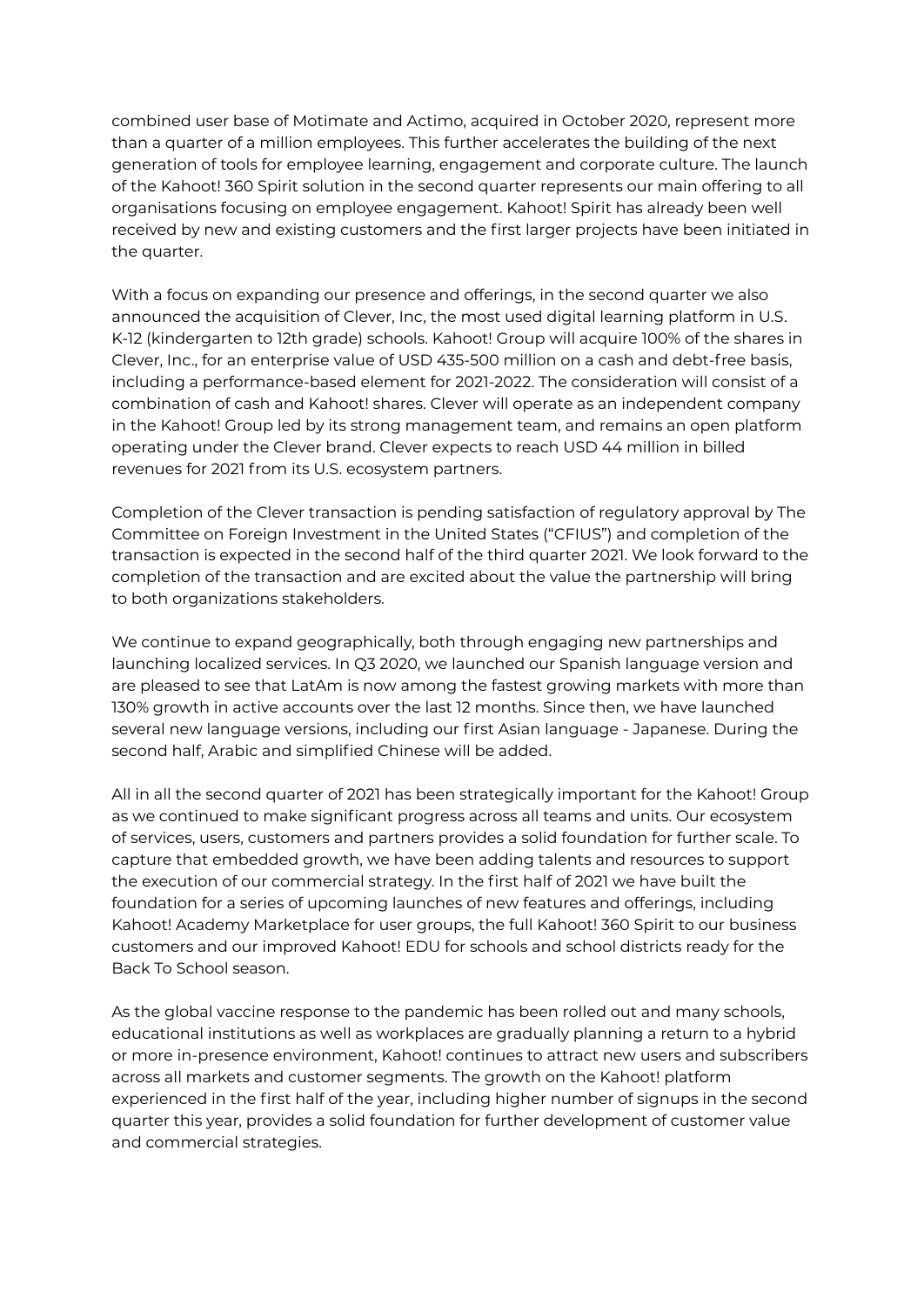We are well positioned with a strong product portfolio, scaled customer base and team as we move into the second half of the year, to make learning even more awesome!

# **Second Quarter 2021 Highlights**

- Realized continued user growth on the Kahoot! platform
	- 29 million active accounts in the last 12 months, up 43% YoY
	- 303 million games hosted last 12 months, up 44% YoY
	- More than 1.8 billion participants globally last 12 months, up 49% YoY
- Launched several new features and editions for all three main categories At Work, At School and At Home, contributing to the growth of both free and paid users in the quarter
- Announced and closed the acquisition of Motimate, a learning app provider, Motimate, to accelerate the building of the next generation of tools for employee learning, engagement and corporate culture
- Announced the acquisition of Clever, Inc, one of the most widely-used digital learning platforms by U.S. K-12 schools that help engage students both in the physical classroom and through remote learning. Clever's market-leading and open platform brings schools, teachers, students, and application developers together in a single-sign-on education network that simplifies accessible learning and provides an easy go-to solution for all users
- Kahoot! Group reached 933K paid subscriptions in the second quarter 2021, an increase of 173K from the first quarter 2021, whereof the acquired unit Motimate contributed with 140K. The net organic growth was 33K whereof 21K on the Kahoot! Platform. Kahoot! At School representing the main growth reaching 295K, Kahoot! At Home reaching 234K and Kahoot! At Work reaching 403K. The YoY increase in paid subscriptions including acquisitions was 663K, representing 246% growth per the second quarter 2021 vs. the second quarter 2020
- Invoiced revenue in Q2 of \$20.6 million, up 114% YoY. Invoiced revenue in 1H of \$39.6 million, up 147% YoY
- ARR (Annual Recurring Revenue) of \$75 million, up 200% YoY
- EBITDA (excluding share-based compensation expenses and related payroll taxes, acquisition related expenses and listing cost) expected to exceed \$4.0 million, representing more than 20% EBITDA margin
- Cash flow from operations (excluding payment of listing and acquisition cost) of approx. \$4.5 million, up 15% YoY, and approx. \$10 million for the first half year, up 100% YoY
- Cash and cash equivalents as of June 30, 2021, were \$440 million; the company has no interest-bearing debt